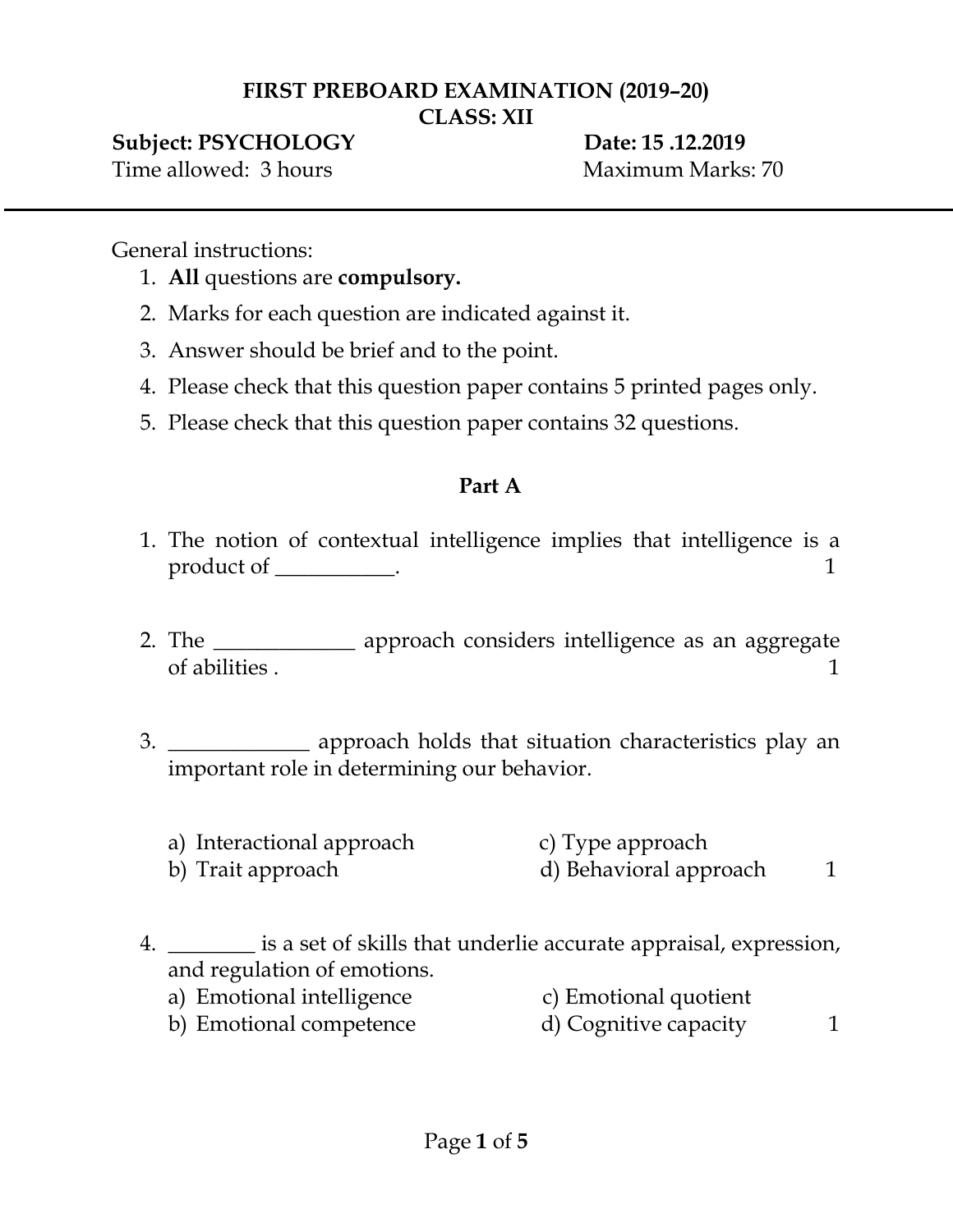- 5. Personality traits of hardiness are \_\_\_\_\_\_\_\_\_\_\_, \_\_\_\_\_\_\_\_\_\_\_\_ and  $\overline{\phantom{a}1}$ 
	-
- 6. Learning to delay or defer the gratification of needs is called self efficacy. True / False 1
- 7. \_\_\_\_\_\_\_\_\_\_\_\_ techniques is an active skill that reduces symptoms of stress and decreases the incidence of illnesses such as high blood pressure and heart disease. 1
- 8. \_\_\_\_\_\_\_\_\_\_\_\_\_\_ has, as its essential feature, an unexpected travel away from home and workplace, the assumption of a new identity, and the inability to recall the previous identity.
	- a) Dissociative fugue c) Depersonalization b) Dissociative identity disorder d) Dissociative amnesia 1
- 9. The symptoms of somatization disorder are reported loss of part or all of some basic body functions. True / False 1
- 10. Children with separation anxiety disorder have marked difficulties in social interaction and communication, a restricted range of interests, and strong desire for routine. True/ False 1
- 11. In delusion of \_\_\_\_\_\_\_\_\_\_\_\_, people believe themselves to be specially empowered persons.

| a) Grandeur  | c) Control     |  |
|--------------|----------------|--|
| b) Reference | d) Persecution |  |

- 12. Electro –convulsive therapy (ECT) is a form of bio-medical therapy. True / False 1
- 13. \_\_\_\_\_\_\_\_\_\_\_\_\_\_\_\_\_ refers to those processes whereby our attitudes and behaviours are influenced by the real or imagined presence of other people. 1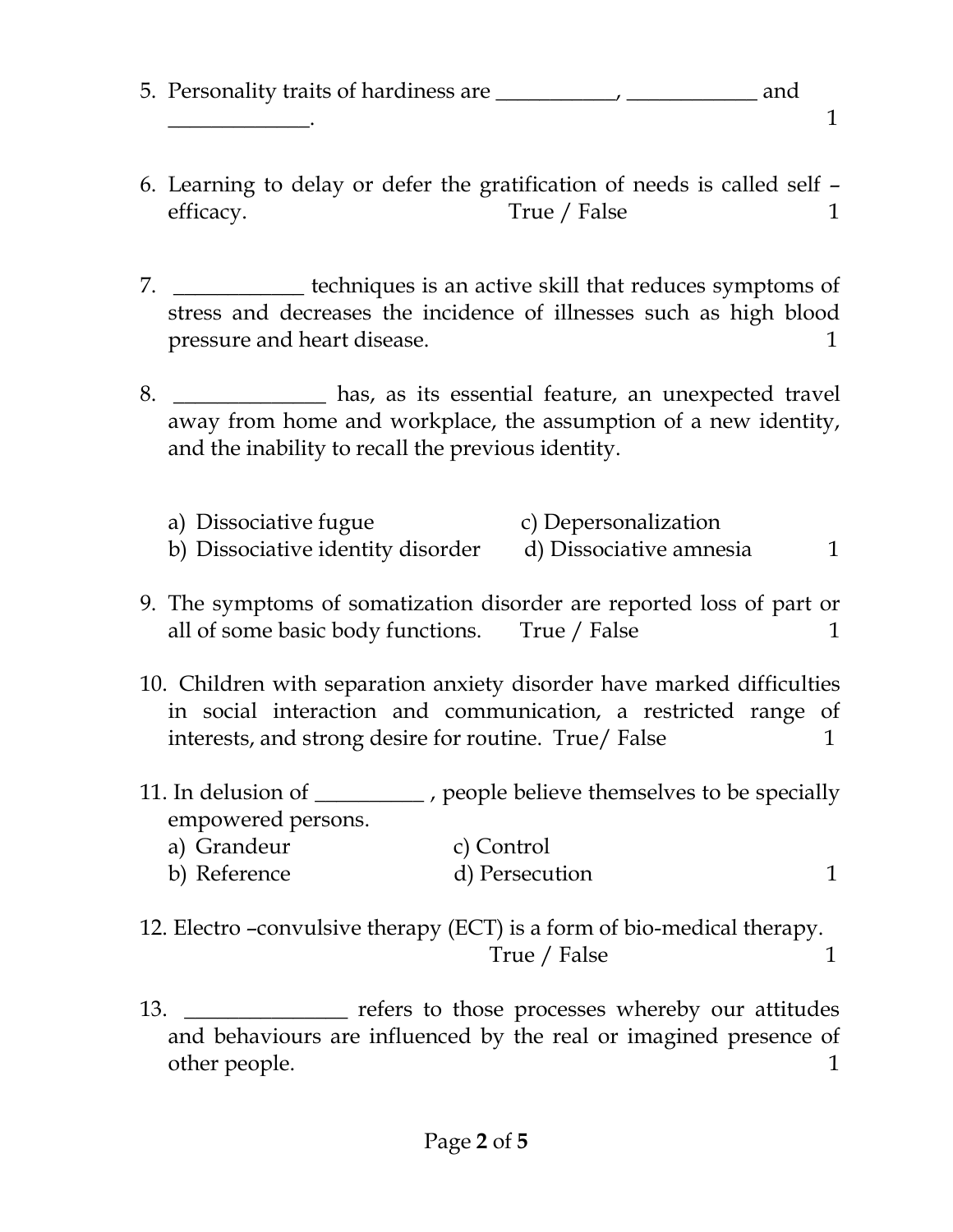14. The norm of \_\_\_\_\_\_\_\_\_\_\_ we should help anyone who needs help, without considering any other factor.

- a) Prosocial behavior c) Equity b) Reciprocity 1 d) Social responsibility 1
- 15. While using psychological tests, an attitude of \_\_\_\_\_\_\_\_\_\_\_\_, \_\_\_\_\_\_\_\_\_\_\_\_\_\_\_\_\_ and \_\_\_\_\_\_\_\_\_\_\_\_\_ must be kept in mind. 1
- 16. \_\_\_\_\_\_\_\_\_\_\_\_\_\_\_ tolerance is the ability to put up with a situation in which individuals would have to compete with many others for even basic resources, including physical space . 1
- 17.According to some experts who deal with Post-traumatic stress disorder (PTSD), one of the key attitudes to develop in the survivors is that of \_\_\_\_\_\_\_\_\_\_.

| a) Self-efficacy   | c) Self -esteem |  |
|--------------------|-----------------|--|
| b) Self-regulation | d) Self-control |  |

### **Part B**

| 18. Describe type A personality.                 |  |
|--------------------------------------------------|--|
| 19. Explain the physiological effects of stress. |  |
| Or                                               |  |
| What is psycho-neuro-immunology?                 |  |
| 20. What is abnormality?                         |  |

# 21. It is possible to enhance one's listening skills. Justify this statement. 2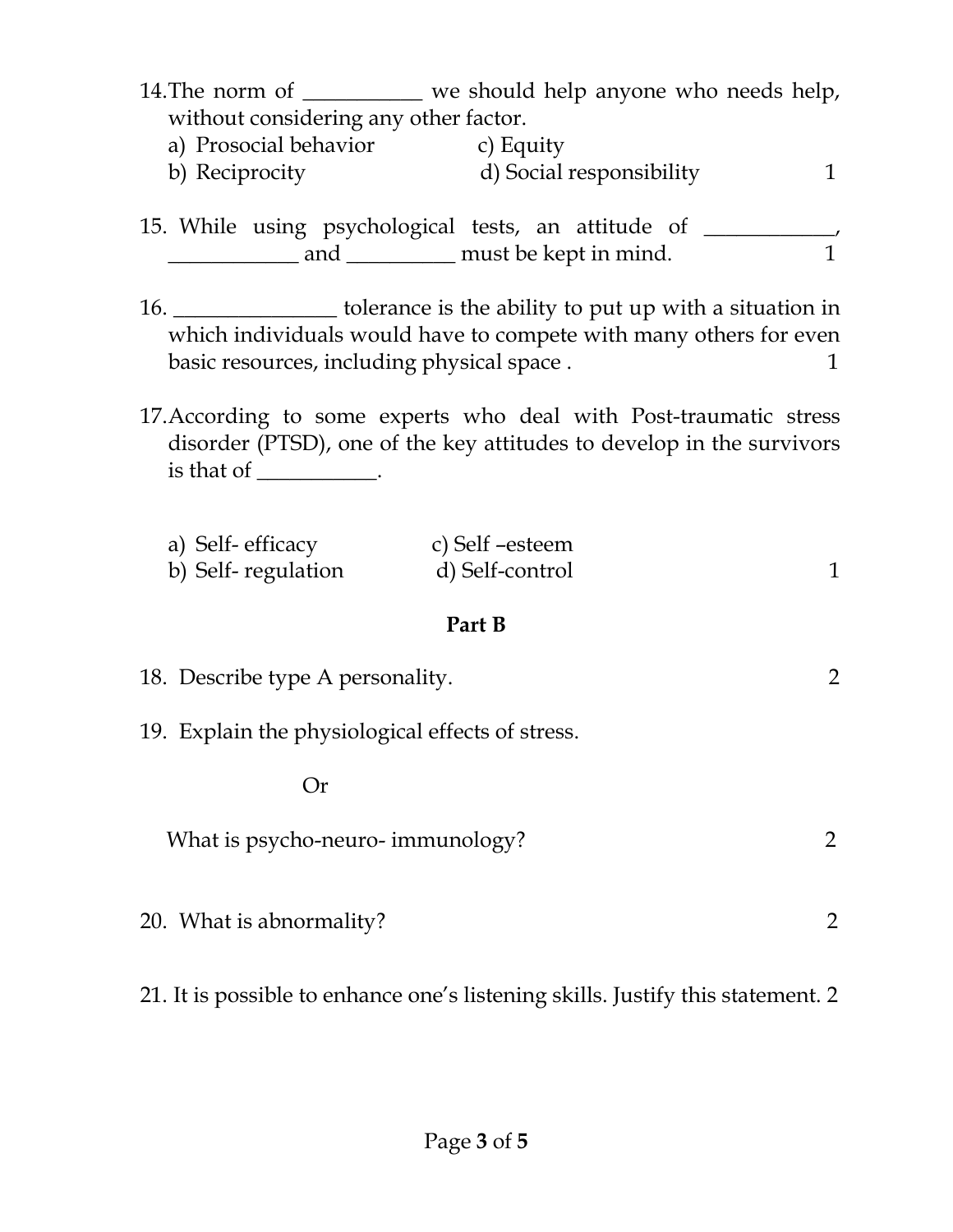# **Part C**

| 22. What is structure of intellect model?                      | З |
|----------------------------------------------------------------|---|
| 23. State three characteristics of pro-social behavior.        | 3 |
| 24. What is paraphrasing<br>Describe three stages of interview |   |

# **Part D**

| 25. How do psychologist characterize and define intelligence?                                                                                                                                                                                                     | $\overline{4}$ |
|-------------------------------------------------------------------------------------------------------------------------------------------------------------------------------------------------------------------------------------------------------------------|----------------|
| 26. How would Horney's explanation of depression be different from<br>that of Alfred Adler?                                                                                                                                                                       | $\overline{4}$ |
| 27. Give an example of a life event which is likely to be stressful. Suggest<br>reasons why it is likely to cause different degrees of stress to the<br>person experiencing it.                                                                                   | 4              |
| 28. Describe the characteristics of hyperactive children.                                                                                                                                                                                                         | 4              |
| 29. You have been given the responsibility of changing the attitude of<br>your school mate towards food wastage. Identify any four factors<br>that you need to keep in mind while bringing in this attitude change<br>and explain it with the help of an example. | 4              |
| 30. "Human beings affect and are affected by the environment "explain"<br>this statement with the help of examples.<br>$\Omega$ r                                                                                                                                 |                |
| What is noise? Discuss the effects of noise on human behavior.                                                                                                                                                                                                    | 4              |